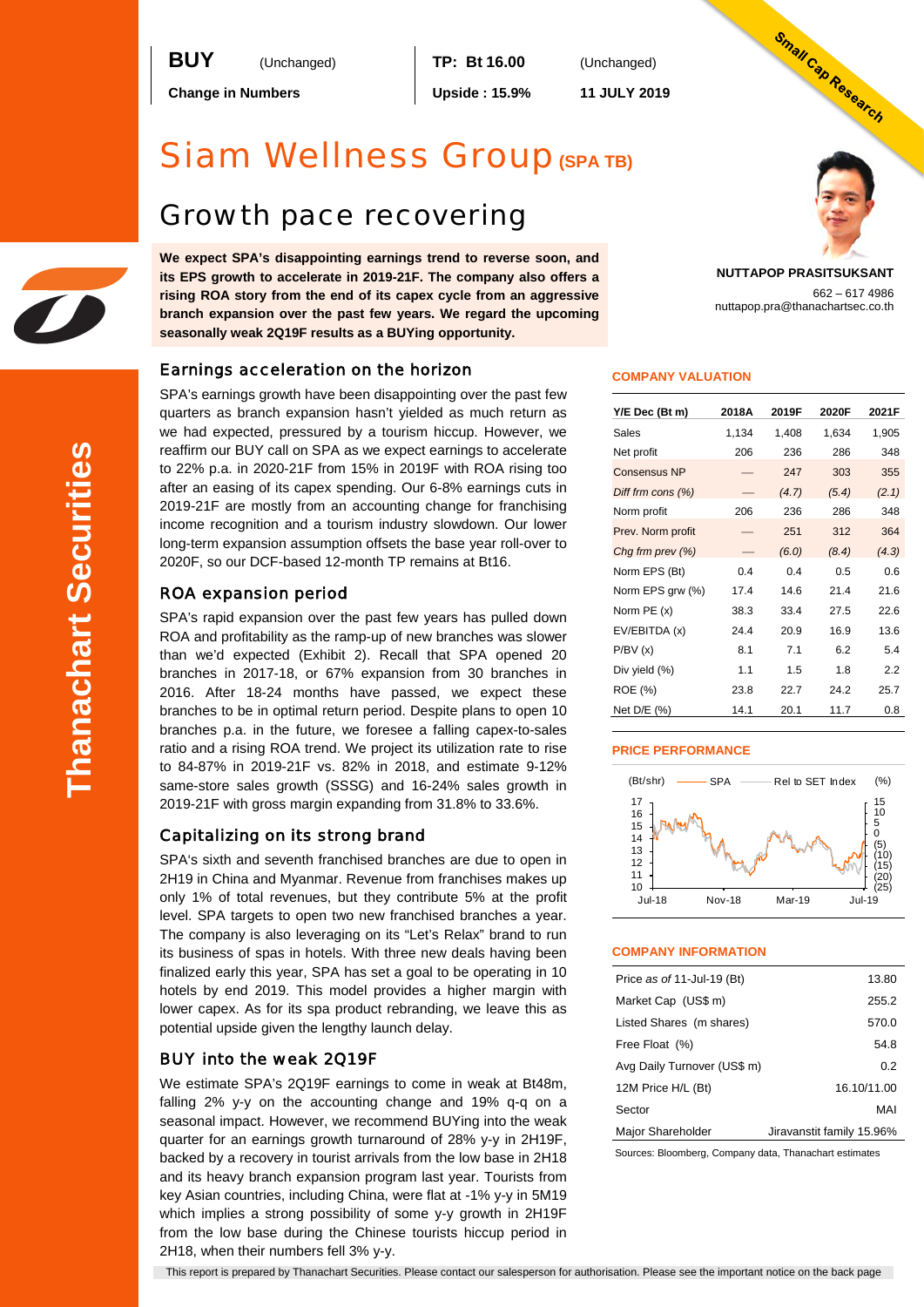# Earnings acceleration on the horizon

*We reaffirm our BUY rating with a DCF-based (2020F base year) TP of Bt16/share* We continue to like Siam Wellness Group Pcl (SPA) as we regard it as a growth stock with strong business foundations in the resilient Thai tourism industry. This is despite its earnings growth pace having been disappointing from 2H18, when a hiccup in Chinese tourist arrivals hit its utilization. Having said that, we reaffirm our BUY rating on shares of SPA, as we expect its earnings growth to accelerate from 15% in 2019F to 21-22% in 2020- 21F, and ROA to also expand given that its aggressive capex cycle is easing. Our forecast for accelerating earnings growth is backed by its three fundamental growth drivers, which we expect to be working simultaneously during 2019-21F.



Sources: Company data; Thanachart estimates Sources: Company data; Thanachart estimates

# *Three growth drivers of SSSG, expansion, and scale benefits*

**First,** we expect 9-12% same store sales growth (SSSG) over 2019-21F backed by a recovery in tourist arrivals to Phuket (around 20% of total revenues) and Chiang Mai (15%), and a ramping-up of utilization at the branches it opened late last year. We estimate its utilization rate to improve to 84-87% in 2019-21F from 82% in 2018.

**Second,** SPA is maintaining its target of opening 10 domestic branches a year. Most of them would be under the "Let's Relax" brand along with "Stretch Me" stretching centers. This implies an expansion pace of 14-20% over 2019-21F. Combining the impact from SSSG and branch expansion, we estimate SPA's total sales to grow by 16-24% in 2019-21F.

**Third,** we project gross margin to fatten from 31.8% in 2019F to 33.6% in 2021F from scale benefits. The drag of higher fixed costs from continuing expansion should be lower because of a larger base going forward. The addition of new services, i.e. nail care, facial care, and premium spa treatments are bundled with the standard massage packages to increase ticket size per visit.

Our 6-8% earnings cuts in 2019-21F mainly reflect a change in accounting method that spreads out the recognition of its franchising fees along with slower Thai tourism growth. Our DCF-based 12-month TP is unchanged at Bt16 after rolling over to a 2020F base year, since the cut in our long-term branch expansion assumption offsets the roll-over benefit.

*Our earnings cuts are mostly because of an accounting change*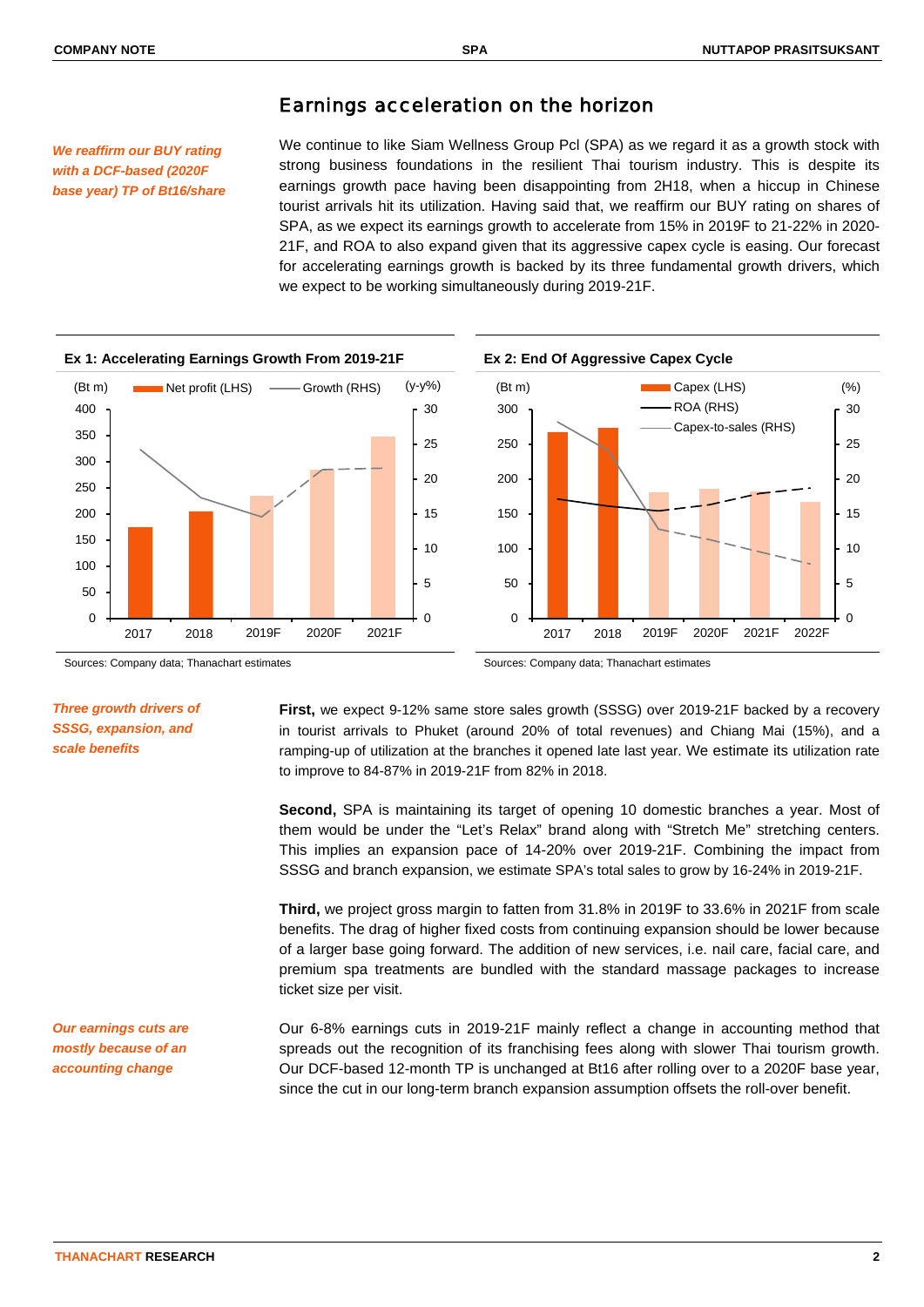





# Capitalizing on its strong brand

*Expanding franchise into Myanmar*

*Three new deals for spas operating in hotels planned for this year*

SPA has announced plans to open two franchised branches this year (likely in 3Q19). Its sixth franchised branch is scheduled to open in the city of Qingdao in China (the second branch in the city with the same partner), while its seventh branch is due to open in Myanmar. We like this franchise model overseas where SPA leverages on its strong "Let's Relax" brand to create more value with what we regard as relatively low risk. Revenue from franchising comes to only 1% of SPA's total revenues, but the contribution is 5% at the profit level since there are no operating costs while no investment capex is required.

Another area of value creation from the "Let's Relax" brand comes from its business model of being an outsourced operator of spas in hotels. After recently finalizing three new deals, SPA plans to operate spas in 10 domestic hotels by the end of this year. The business model also requires low capex, so the margin is higher than for stand-alone branches. Even though capacity is lower at hotel branches due to their smaller size, this is compensated for by strong locations and traffic from hotel guests speeding up the ramp-up period.

Two new businesses of "Stretch Me" stretching centers and the acquisition of the nail & spa shop "Chaba" are growing but their contributions are still relatively small. We still foresee strong potential for its plan to rebrand its spa products to be sold in-house and in franchised branches overseas, but we now leave it as potential upside since the launch has been delayed for nearly a year.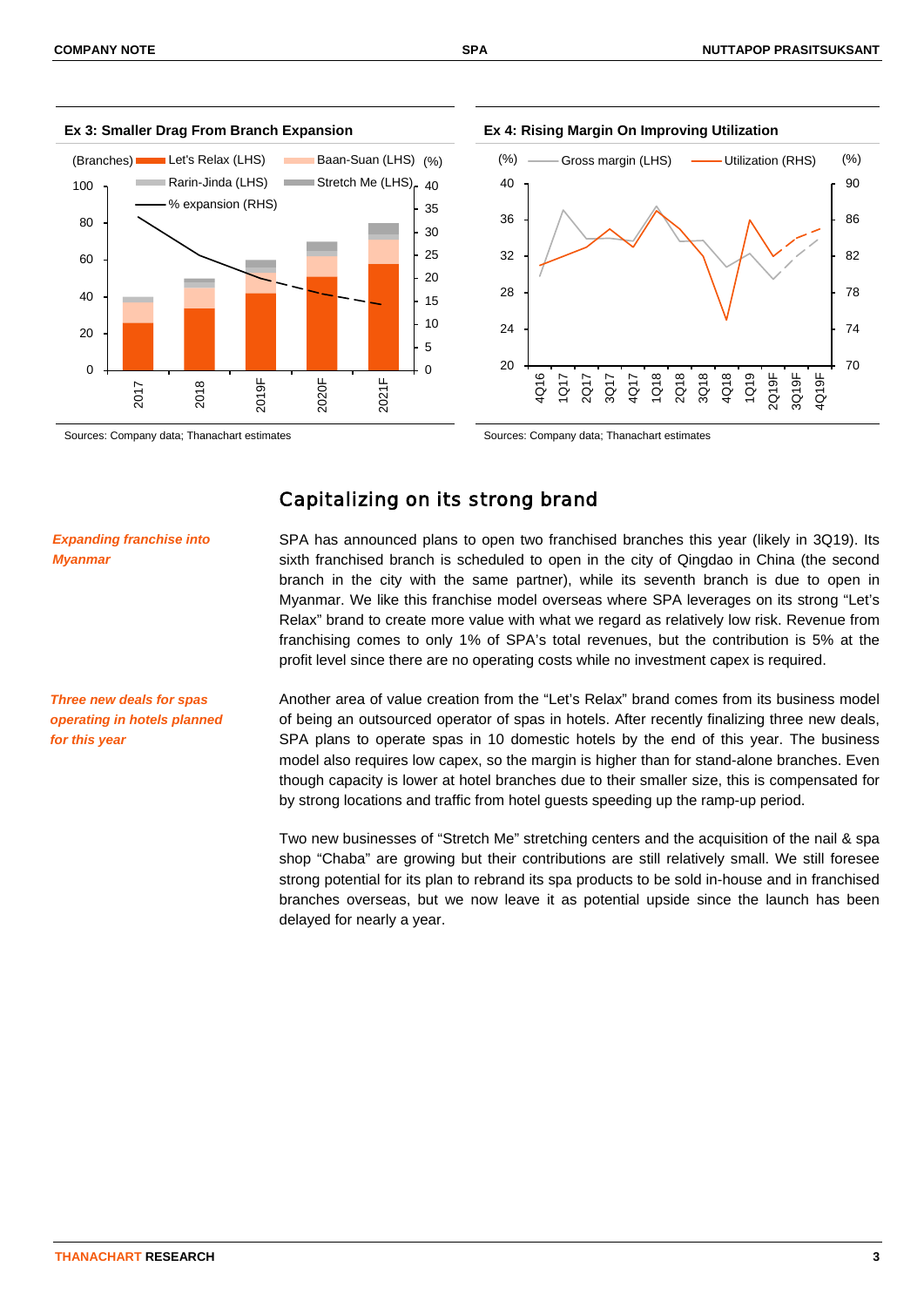**Ex 5: Expanded Franchising To 3 Neighboring Countries Ex 6: Entering Hotel Spa Business With Let's Relax Brand**



Sources: Company data; Thanachart estimates Sources: Company data; Thanachart estimates



### **Ex 7: Comparison Of SPA's Business Nature**

| <b>Brand</b>             | Rarin-Jinda | Let's Relax  | Let's Relax | Let's Relax | Let's Relax | <b>Baan-Suan</b> | <b>Stretch Me</b> |
|--------------------------|-------------|--------------|-------------|-------------|-------------|------------------|-------------------|
|                          |             | (Standalone) | (Hotel)     | (China)     | (Cambodia)  |                  |                   |
| Average ticket size (Bt) | 2.000       | 1.050        | 1.050       | 500. ا      | 1.000       | 500              | 1.200             |
| Average sale (Bt/day)    | 40.000      | 88.000       | 49.500      | 35,000      | 30.000      | 30.000           | 38.400            |
| Estimated gross margin   | 25%         | 40%          | 45%         | $5%$ *      | $10\%$ *    | 15%              | 20%               |
| Capex (Bt/branch)        | 25m         | $15-20m$     | $2-5m$      | na          | na          | 10m              | $5-7m$            |

Sources: Company data, Thanachart estimates

Note: \*Revenue sharing scheme



### **Ex 8: SPA's Branch Breakdown (1Q19) Ex 9: Revenue Breakdown By Business (1Q19)**



Source: Company data Sources: Company data Sources: Company data, Thanachart estimates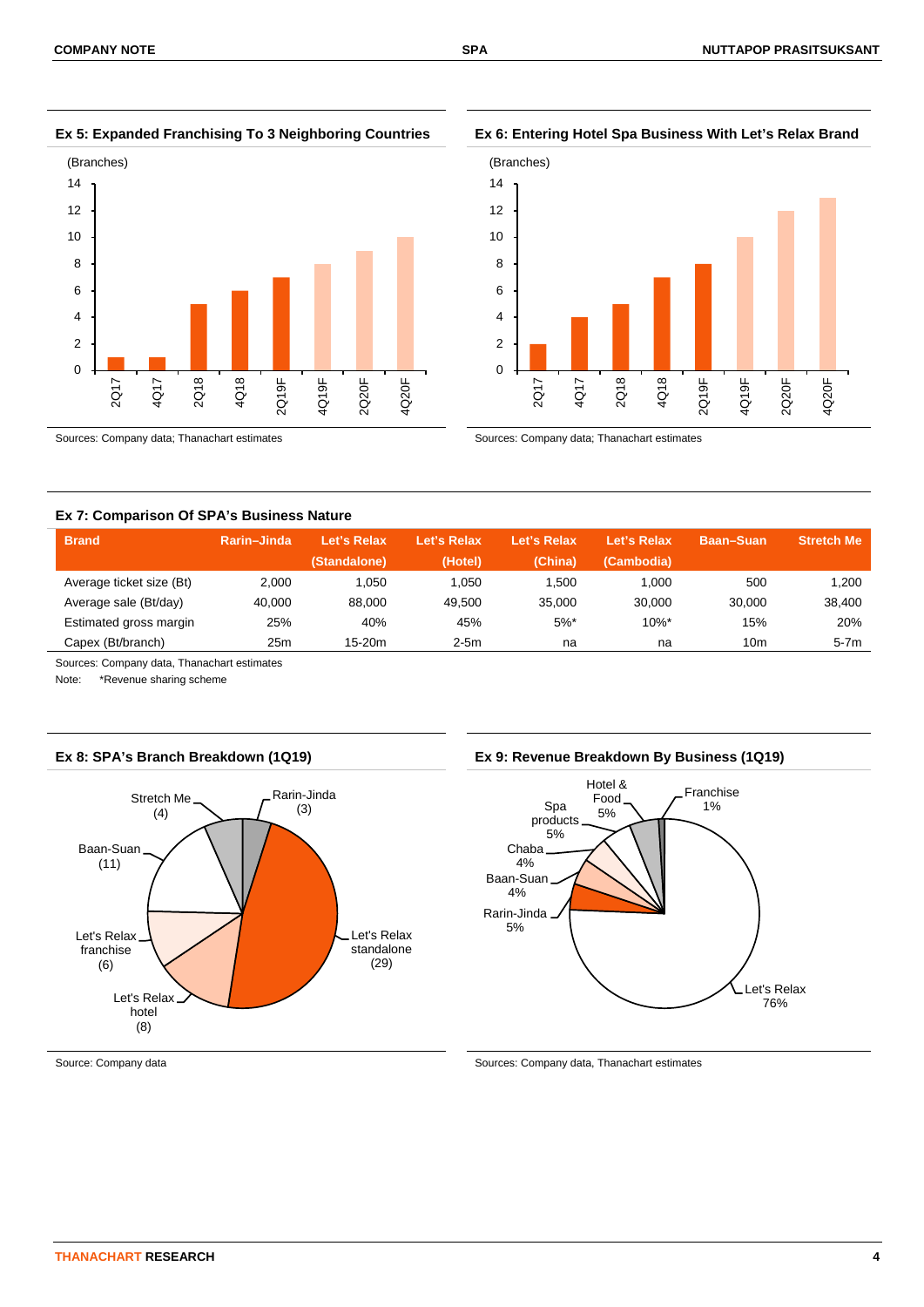# BUY into a weak 2Q19F

*We expect a weak 2Q19F on an accounting change rather than to operations*

We estimate SPA's 2Q19F earnings to come in weak at Bt48m, 2% lower than for the same period last year and also down 19% q-q on the seasonal impact. This would mark SPA's first quarter of a y-y earnings decline. However, we attribute the drop mainly to two key accounting changes rather than weaker operations: 1) extra provisions for employee benefit expenses due to a statutory change that will be booked this quarter and 2) the new accounting standard (TFRS-15) to be implemented this year requires the upfront franchise fee to be allocated over the contract period instead of the whole amount in the first year.

*BUY for a strong 2H19F when we expect a tourism industry recovery*

We maintain our BUY rating on SPA and suggest accumulating the shares on a potential pullback after the weak quarterly results. This is because we expect an earnings growth turnaround of 28% y-y in 2H19F, backed by a recovery in Chinese tourists after the boat tragedy in Phuket and the widely publicized assault of a Chinese traveler late last year. The severe air pollution problem in Chiang Mai is also subsiding. Despite the above-mentioned issues, Asian tourist arrivals were flat at -1% y-y in 1H19, improving from -3% in 2H18, which we believe implies a strong chance of y-y growth in 2H19F. The ramping up of utilization at its seven branches opened in 2H18 will likely provide another boost to both revenue and margin.





Source: Company data Source: Ministry of tourism & sports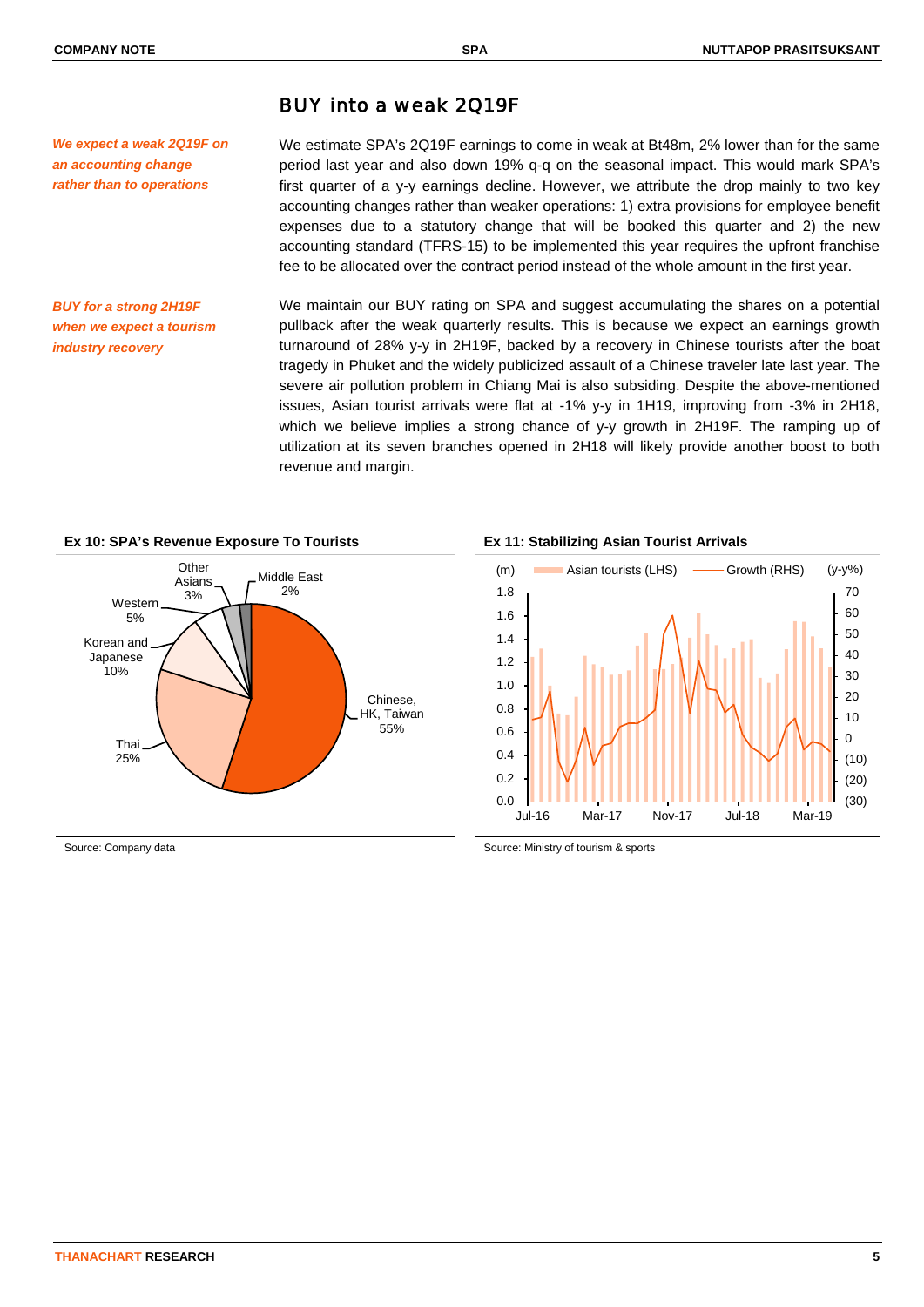|                                       |         |                                | - - - - - - - <b>,</b> - - |       | ----  |       |       |       |       |       |       |       |                          |
|---------------------------------------|---------|--------------------------------|----------------------------|-------|-------|-------|-------|-------|-------|-------|-------|-------|--------------------------|
| (Bt m)                                |         | 2019F                          | 2020F                      | 2021F | 2022F | 2023F | 2024F | 2025F | 2026F | 2027F | 2028F | 2029F | <b>Terminal</b><br>value |
| <b>EBITDA</b>                         |         | 387                            | 475                        | 580   | 668   | 722   | 833   | 938   | 1,025 | 1,122 | 1,210 | 1,306 |                          |
| Free cash flow                        |         | 183                            | 246                        | 338   | 420   | 471   | 566   | 668   | 773   | 873   | 946   | 1,025 | 14,896                   |
| PV of free cash flow                  |         | $\qquad \qquad \longleftarrow$ | 225                        | 281   | 319   | 327   | 358   | 385   | 407   | 419   | 414   | 410   | 5,428                    |
| Risk-free rate (%)                    | 4.5     |                                |                            |       |       |       |       |       |       |       |       |       |                          |
| Market risk premium (%)               | 7.5     |                                |                            |       |       |       |       |       |       |       |       |       |                          |
| Beta                                  | $0.8\,$ |                                |                            |       |       |       |       |       |       |       |       |       |                          |
| WACC (%)                              | 9.6     |                                |                            |       |       |       |       |       |       |       |       |       |                          |
| Terminal growth (%)                   | 2.0     |                                |                            |       |       |       |       |       |       |       |       |       |                          |
| Enterprise value - add<br>investments | 9,377   |                                |                            |       |       |       |       |       |       |       |       |       |                          |
| Net debt (2019F)                      | 222     |                                |                            |       |       |       |       |       |       |       |       |       |                          |
| Minority interest                     | -       |                                |                            |       |       |       |       |       |       |       |       |       |                          |
| Equity value                          | 9,154   |                                |                            |       |       |       |       |       |       |       |       |       |                          |
| # of shares (m)                       | 570     |                                |                            |       |       |       |       |       |       |       |       |       |                          |
| Target price/share (Bt)               | 16.00   |                                |                            |       |       |       |       |       |       |       |       |       |                          |

**Ex 12: 12-month DCF-based TP Calculation, Using A Base Year Of 2020F**

Sources: Company data, Thanachart estimates

# Valuation Comparison

# **Ex 13: Valuation Comparison With Regional Peers**

|                            |                   |             | <b>EPS</b> growth |            |      | $-$ PE $-$ | $-P/BV -$  |            | <b>EV/EBITDA</b> |            | <b>Div Yield</b> |            |
|----------------------------|-------------------|-------------|-------------------|------------|------|------------|------------|------------|------------------|------------|------------------|------------|
| <b>Name</b>                | <b>BBG Code</b>   | Country     | 19F               | <b>20F</b> | 19F  | <b>20F</b> | <b>19F</b> | <b>20F</b> | 19F              | <b>20F</b> | 19F              | <b>20F</b> |
|                            |                   |             | (%)               | (%)        | (x)  | (x)        | (x)        | (x)        | (x)              | (x)        | (%)              | (%)        |
| Emei Shan Tourism          | 000888 CH         | China       | 3.5               | 6.8        | 14.5 | 13.6       | 1.2        | 1.2        | 6.4              | 6.4        | 1.6              | 1.7        |
| Shanghai Jin Jiang Int'l   | 2006 HK           | China       | (10.1)            | 13.0       | 11.7 | 10.4       | 0.7        | 0.7        | 6.1              | 5.8        | 5.8              | 5.9        |
| Hongkong & Shanghai        | 45 HK             | Hong Kong   | (37.8)            | 16.7       | 38.1 | 32.7       | na         | na         | na               | na         | na               | na         |
| Shangri-La Asia            | 69 HK             | Hong Kong   | 33.3              | 3.1        | 21.9 | 21.2       | na         | na         | 15.0             | 14.5       | 2.2              | 2.2        |
| IGB Corp Bhd               | <b>IGB MK</b>     | Malaysia    | 13.6              | 3.4        | na   | na         | na         | na         | na               | na         | na               | na         |
| Genting Malaysia Bhd       | <b>GENM MK</b>    | Malaysia    | na                | 9.0        | 15.5 | 14.2       | 1.0        | 1.0        | 8.6              | 8.0        | 3.4              | 3.6        |
| Mirvac Group               | <b>MGR AU</b>     | Australia   | (43.9)            | 4.2        | 20.0 | 19.2       | 1.3        | 1.3        | 19.7             | 18.4       | 3.6              | 3.7        |
| <b>Indian Hotels</b>       | <b>IH IN</b>      | India       | (9.0)             | 39.3       | 67.9 | 48.8       | 3.9        | 3.8        | 23.6             | 19.7       | 0.4              | 0.4        |
| Mandarin Oriental Int'l    | <b>MAND SP</b>    | Singapore   | 21.4              | (4.8)      | 42.6 | 44.8       | na         | na         | na               | na         | 1.7              | 1.7        |
| <b>Hotel Shilla</b>        | 008770 KS         | South Korea | na                | na         | na   | na         | na         | na         | na               | na         | na               | na         |
| Resorttrust Inc            | 4681 JP           | Japan       | 7.3               | (18.7)     | 13.1 | 16.1       | 1.3        | 1.3        | 8.3              | 8.9        | 3.0              | 2.8        |
| Central Plaza Hotel        | <b>CENTEL TB*</b> | Thailand    | 0.2               | 7.0        | 22.0 | 20.5       | 3.4        | 3.1        | 11.2             | 10.4       | 1.8              | 1.9        |
| Erawan Group               | ERW TB*           | Thailand    | 14.2              | 17.7       | 26.1 | 22.2       | 2.7        | 2.5        | 13.0             | 11.8       | 1.5              | 1.8        |
| Minor International        | MINT TB*          | Thailand    | (3.5)             | 21.8       | 34.4 | 28.2       | 2.4        | 2.3        | 16.0             | 14.7       | 1.4              | 1.2        |
| <b>Siam Wellness Group</b> | SPA TB*           | Thailand    | 14.6              | 21.4       | 33.4 | 27.5       | 7.1        | 6.2        | 20.9             | 16.9       | 1.5              | 1.8        |
| Average                    |                   |             | 0.9               | 10.7       | 27.1 | 23.9       | 2.5        | 2.3        | 13.1             | 11.9       | 2.2              | 2.3        |

Sources: Company data, Thanachart estimates

Note: \* Thanachart estimates, using normalized EPS

Based on 11 Jul 2019 closing prices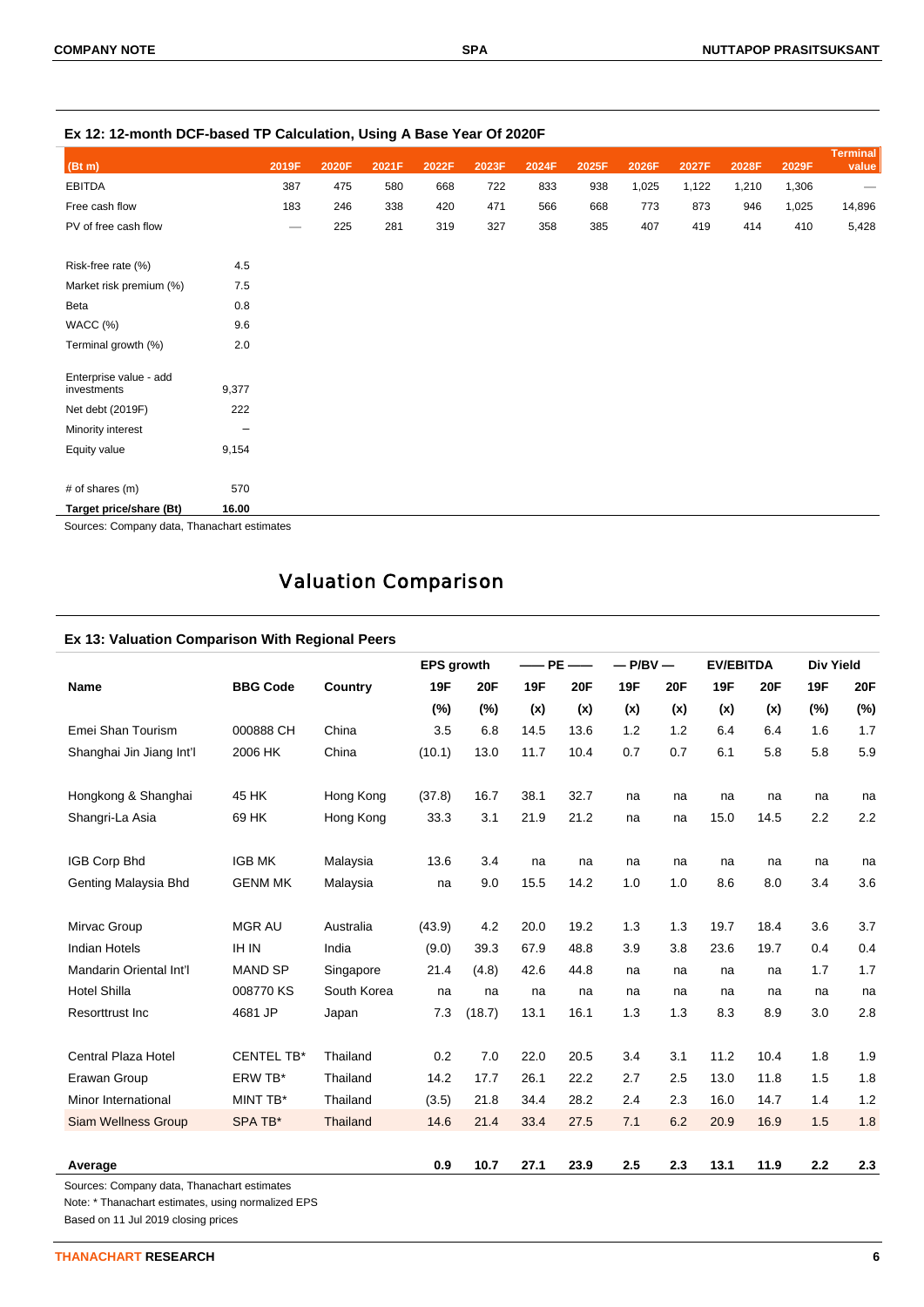# **COMPANY DESCRIPTION COMPANY RATING**

Siam Wellness Group Pcl operates wellness spas and other related businesses, with four main operations: 1) Spas under the brands "Let's Relax", "Rarin-Jinda Wellness Spa" & "Baan-Suan Massage". 2) Hotel & Restaurants: A boutique resort hotel in Chiang Mai under the name "RarinJinda Wellness Spa Resort" and the "Deck 1" and "D Bistro" restaurants. 3) Spa products: Distributes and sells spa-related products under the "Blooming" brand. 4) Traditional Thai massage school "Blooming Thai Massage School" to train therapists in massage and spa services to support its business expansion.

### **THANACHART'S SWOT ANALYSIS**

- Strong brand recognition, especially among Chinese and other Asian tourists
- Its own upstream business helps provide sufficient therapists and products for rapid expansion
- Asset-light business model

### $O$  — Opportunity  $I$  — Threat

- Gaining market share from smaller local players via both organic and inorganic expansion
- Expansion of its business overseas
- Adding more services as bundled packages to increase ticket size

|                       | Consensus | <b>Thanachart</b> | Diff    |
|-----------------------|-----------|-------------------|---------|
| Target price (Bt)     | 14.72     | 16.00             | 9%      |
| Net profit 19F (Bt m) | 247       | 236               | $-5%$   |
| Net profit 20F (Bt m) | 303       | 286               | -5%     |
| <b>Consensus REC</b>  | BUY: 3    | HOLD: 2           | SELL: 0 |

- Our 2019-20F profits are 5% below the Bloomberg consensus, which we believe is due to us having a more conservative view on the recovery pace of Thai tourism.
- However, our TP is 9% higher, likely as we are more confident about SPA's long-term growth potential.

Sources: Bloomberg consensus, Thanachart estimates Source: Thanachart Source: Thanachart



Source: Thanachart Source: Thanachart Source: Thanachart; \*CG Rating

### S — Strength W — Weakness

- Relies heavily on expansion to grow, due to limited capacity of service hours per branch
- **Highly dependent on tourist traffic**

- Extraordinary and uncontrollable events, i.e. geopolitical disturbances, natural disasters, etc. could disrupt its operations and decrease tourist traffic
- Large network but only a small management team

### **CONSENSUS COMPARISON RISKS TO OUR INVESTMENT CASE**

- A slower pace of expansion, both for domestic and overseas branches, would represent the key downside risk to our earnings forecasts.
- Any events causing a downturn in Thailand's tourism industry, ie, involving politics, the global economy or natural disasters, would be negative for our numbers.
- The success rates of new services added to its portfolio HOW ARE WE DIFFERENT FROM THE STREET? **Example 20 and 19 and 19 and 19 and 19 and 19 and 19 and 19 and 19 and 19 and 19 and 19 and 19 and 19 and 19 and 19 and 19 and 19 and 19 and 19 and 19 and 19 and 19 and 19 and 19 and**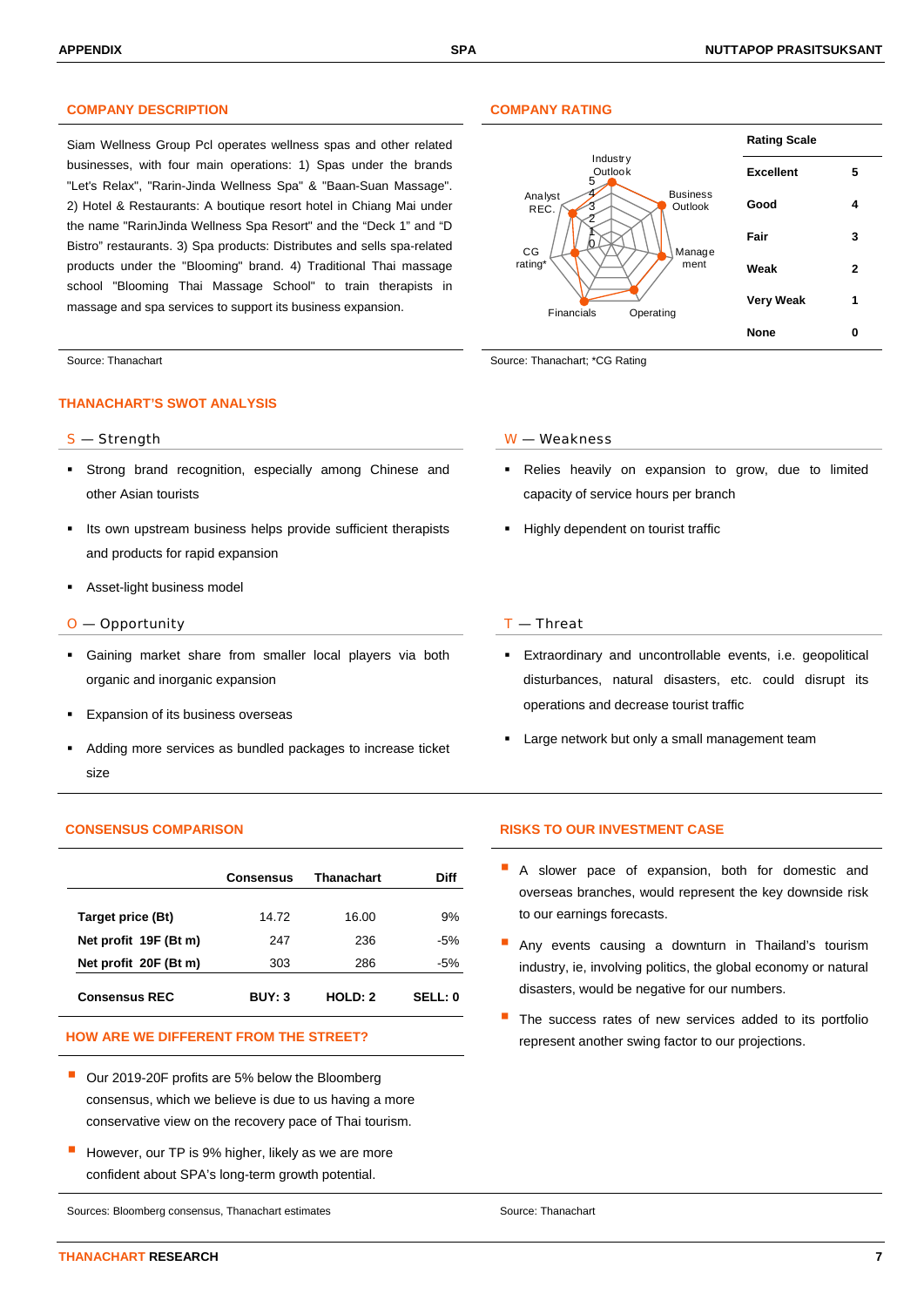# **INCOME STATEMENT**

| <b>Strong sales growth</b> |
|----------------------------|
| momentum on expansion      |
| and new services added     |

| 538<br>32.9%<br>201<br>337<br>20.6%<br>138<br>475<br>29.1%<br>20<br>0<br>(10)<br>346<br>57<br>289<br>17.7%<br>0<br>(3) | 640<br>33.6%<br>218<br>422<br>22.1%<br>159<br>580<br>30.5%<br>19<br>0<br>(9)<br>432<br>80<br>352<br>18.5%<br>0 |
|------------------------------------------------------------------------------------------------------------------------|----------------------------------------------------------------------------------------------------------------|
|                                                                                                                        |                                                                                                                |
|                                                                                                                        |                                                                                                                |
|                                                                                                                        |                                                                                                                |
|                                                                                                                        |                                                                                                                |
|                                                                                                                        |                                                                                                                |
|                                                                                                                        |                                                                                                                |
|                                                                                                                        |                                                                                                                |
|                                                                                                                        |                                                                                                                |
|                                                                                                                        |                                                                                                                |
|                                                                                                                        |                                                                                                                |
|                                                                                                                        |                                                                                                                |
|                                                                                                                        |                                                                                                                |
|                                                                                                                        |                                                                                                                |
|                                                                                                                        |                                                                                                                |
|                                                                                                                        |                                                                                                                |
|                                                                                                                        |                                                                                                                |
|                                                                                                                        | (4)                                                                                                            |
| 0                                                                                                                      | 0                                                                                                              |
| 286                                                                                                                    | 348                                                                                                            |
| 286                                                                                                                    | 348                                                                                                            |
| 0.5                                                                                                                    | 0.6                                                                                                            |
| 0.5                                                                                                                    | 0.6                                                                                                            |
|                                                                                                                        |                                                                                                                |
| 2020F                                                                                                                  | 2021F                                                                                                          |
|                                                                                                                        |                                                                                                                |
| 336                                                                                                                    | 509                                                                                                            |
| 154                                                                                                                    | 282                                                                                                            |
| 31                                                                                                                     | 37                                                                                                             |
| 45                                                                                                                     | 52                                                                                                             |
| 106                                                                                                                    | 138                                                                                                            |
| 125                                                                                                                    | 125                                                                                                            |
|                                                                                                                        | 1,202                                                                                                          |
| 1,178                                                                                                                  |                                                                                                                |
| 182                                                                                                                    | 212                                                                                                            |
| 1,822                                                                                                                  | 2,049                                                                                                          |
|                                                                                                                        |                                                                                                                |
| 282                                                                                                                    | 320                                                                                                            |
| 120                                                                                                                    | 139                                                                                                            |
| 6                                                                                                                      | 6                                                                                                              |
| 83                                                                                                                     | 89                                                                                                             |
| 73                                                                                                                     | 86                                                                                                             |
| 213                                                                                                                    | 198                                                                                                            |
| 49                                                                                                                     | 57                                                                                                             |
| 561                                                                                                                    | 594                                                                                                            |
| 1                                                                                                                      | 5                                                                                                              |
| 0                                                                                                                      | 0                                                                                                              |
| 143                                                                                                                    | 143                                                                                                            |
| 279                                                                                                                    | 279                                                                                                            |
|                                                                                                                        |                                                                                                                |

Surplus (6) 44 44 44 44 **Retained earnings 339 505 639 794 984** Shareholders' equity **755** 970 1,104 1,260 1,449 **Liabilities & equity 1,176 1,369 1,677 1,822 2,049**

**FY ending Dec (Bt m) 2017A 2018A 2019F 2020F 2021F** Sales 948 1,134 1,408 1,634 1,905

*Low risk, asset-light business model*

Sources: Company data, Thanachart estimates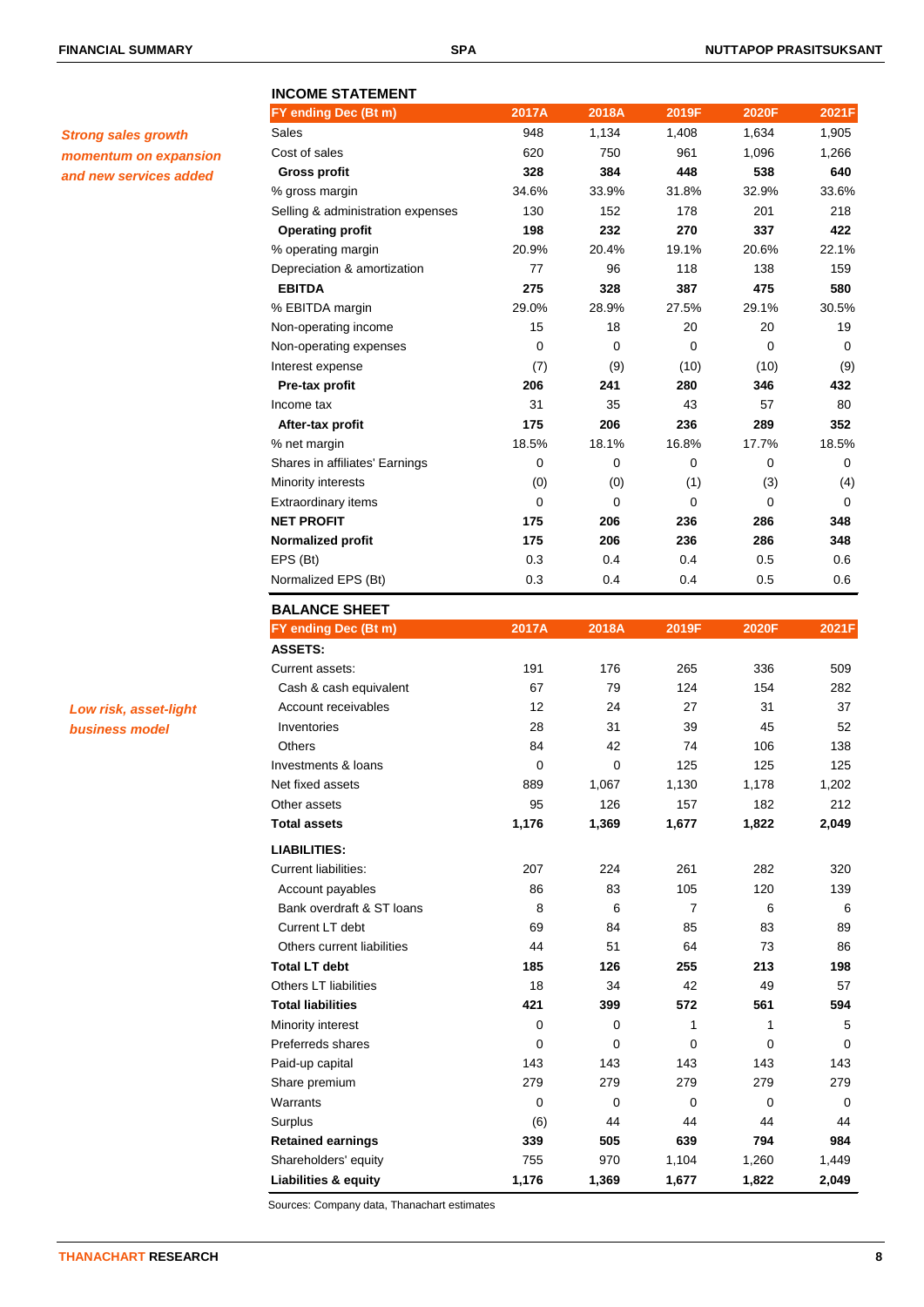# **CASH FLOW STATEMENT FY ending Dec (Bt m) 2017A 2018A 2019F 2020F 2021F** Earnings before tax 206 241 280 346 432 Tax paid (26) (33) (39) (54) (76) Depreciation & amortization <br>
77 96 118 138 159 Chg In working capital  $\begin{array}{cccc} 4 & (17) & 10 & 5 & 6 \end{array}$ Chg In other CA & CL / minorities 10 3 7 1 6 **Cash flow from operations 272 291 375 437 527** Capex (268) (274) (181) (186) (183) ST loans & investments (58) 44 (30) (30) (30) (30) LT loans & investments and the control of the control of the control of the control of the control of the control of the control of the control of the control of the control of the control of the control of the control of Adj for asset revaluation 0 0 0 0 0 Chg In other assets & liabilities  $(15)$   $(12)$   $(23)$   $(16)$   $(19)$ **Cash flow from investments (340) (242) (359) (232) (232)** Debt financing 162 (46) 130 (45) (8) Capital increase 0 0 0 0 0 Dividends paid (57) (40) (102) (130) (158) Warrants & other surplus (2) 50 0 0 0 0 **Cash flow from financing 103 (36) 29 (175) (167) Free cash flow 4 17 194 251 344**

*Expanding free cash flow on declining capex*

*Strong business growth outlook justifies high valuation in our view*

| <b>VALUATION</b>                    |       |       |       |       |                  |
|-------------------------------------|-------|-------|-------|-------|------------------|
| <b>FY ending Dec</b>                | 2017A | 2018A | 2019F | 2020F | 2021F            |
| Normalized PE (x)                   | 44.9  | 38.3  | 33.4  | 27.5  | 22.6             |
| Normalized PE - at target price (x) | 52.1  | 44.4  | 38.7  | 31.9  | 26.2             |
| PE(x)                               | 44.9  | 38.3  | 33.4  | 27.5  | 22.6             |
| $PE - at target price (x)$          | 52.1  | 44.4  | 38.7  | 31.9  | 26.2             |
| EV/EBITDA (x)                       | 29.3  | 24.4  | 20.9  | 16.9  | 13.6             |
| EV/EBITDA - at target price (x)     | 33.9  | 28.3  | 24.1  | 19.5  | 15.7             |
| P/BV(x)                             | 10.4  | 8.1   | 7.1   | 6.2   | 5.4              |
| P/BV - at target price (x)          | 12.1  | 9.4   | 8.3   | 7.2   | 6.3              |
| P/CFO(x)                            | 29.0  | 27.1  | 21.0  | 18.0  | 14.9             |
| Price/sales (x)                     | 8.3   | 6.9   | 5.6   | 4.8   | 4.1              |
| Dividend yield (%)                  | 0.9   | 1.1   | 1.5   | 1.8   | $2.2\phantom{0}$ |
| FCF Yield (%)                       | 0.0   | 0.2   | 2.5   | 3.2   | 4.4              |
| (Bt)                                |       |       |       |       |                  |
| Normalized EPS                      | 0.3   | 0.4   | 0.4   | 0.5   | 0.6              |
| <b>EPS</b>                          | 0.3   | 0.4   | 0.4   | 0.5   | 0.6              |
| <b>DPS</b>                          | 0.1   | 0.2   | 0.2   | 0.3   | 0.3              |
| BV/share                            | 1.3   | 1.7   | 1.9   | 2.2   | 2.5              |
| CFO/share                           | 0.5   | 0.5   | 0.7   | 0.8   | 0.9              |
| FCF/share                           | 0.0   | 0.0   | 0.3   | 0.4   | 0.6              |
|                                     |       |       |       |       |                  |

Sources: Company data, Thanachart estimates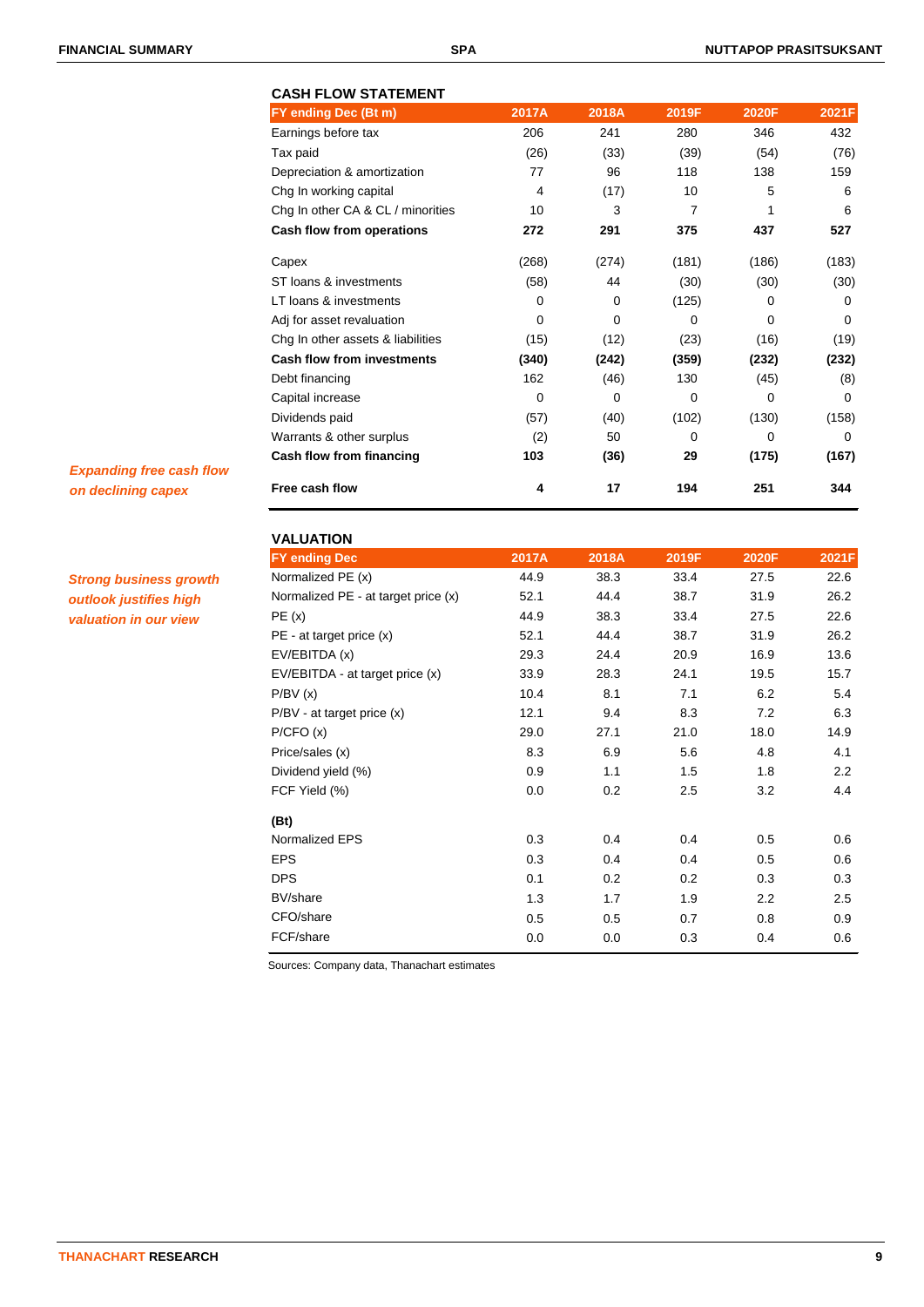# **FINANCIAL RATIOS FY ending Dec 2017A 2018A 2019F 2020F 2021F Growth Rate** Sales (%) 30.7 19.7 24.1 16.1 16.6 Net profit (%) 24.3 17.4 14.6 21.4 21.6 EPS (%) 24.3 17.4 14.6 21.4 21.6 Normalized profit (%) 24.3 17.4 14.6 21.4 21.6 Normalized EPS (%) 24.3 17.4 14.6 21.4 21.6 Dividend payout ratio (%) 39.0 41.6 50.0 50.0 50.0 **Operating performance** Gross margin (%) 34.6 33.9 31.8 32.9 33.6 Operating margin (%) 20.9 20.4 19.1 20.6 22.1 EBITDA margin (%) 29.0 28.9 27.5 29.1 30.5 Net margin (%) 18.5 18.1 16.8 17.7 18.5 D/E (incl. minor) (x) 0.3 0.2 0.3 0.2 0.2 0.2 Net D/E (incl. minor) (x) 0.3 0.1 0.2 0.1 0.0 Interest coverage - EBIT (x) 30.1 26.2 28.2 32.5 47.2 Interest coverage - EBITDA (x) 41.9 37.0 40.5 45.8 65.0 ROA - using norm profit (%) 17.2 16.2 15.5 16.4 18.0 ROE - using norm profit (%) 25.1 23.8 22.7 24.2 25.7 **DuPont** ROE - using after tax profit (%) 25.1 23.8 22.8 24.5 26.0 - asset turnover (x) 0.9 0.9 0.9 0.9 0.9 1.0 - operating margin (%) 22.4 22.0 20.5 21.8 23.1 - leverage (x) 1.5 1.5 1.5 1.5 1.4 - interest burden (%) 96.9 96.5 96.7 97.1 98.0 - tax burden (%) 85.1 85.3 84.5 83.5 81.5 WACC (%) 9.6 9.6 9.6 9.6 9.6 ROIC (%) 23.8 20.8 20.6 21.2 24.4 NOPAT (Bt m) 168 198 228 281 344

Sources: Company data, Thanachart estimates

*Earnings growth accelerates in 2020-21F on rising profitability*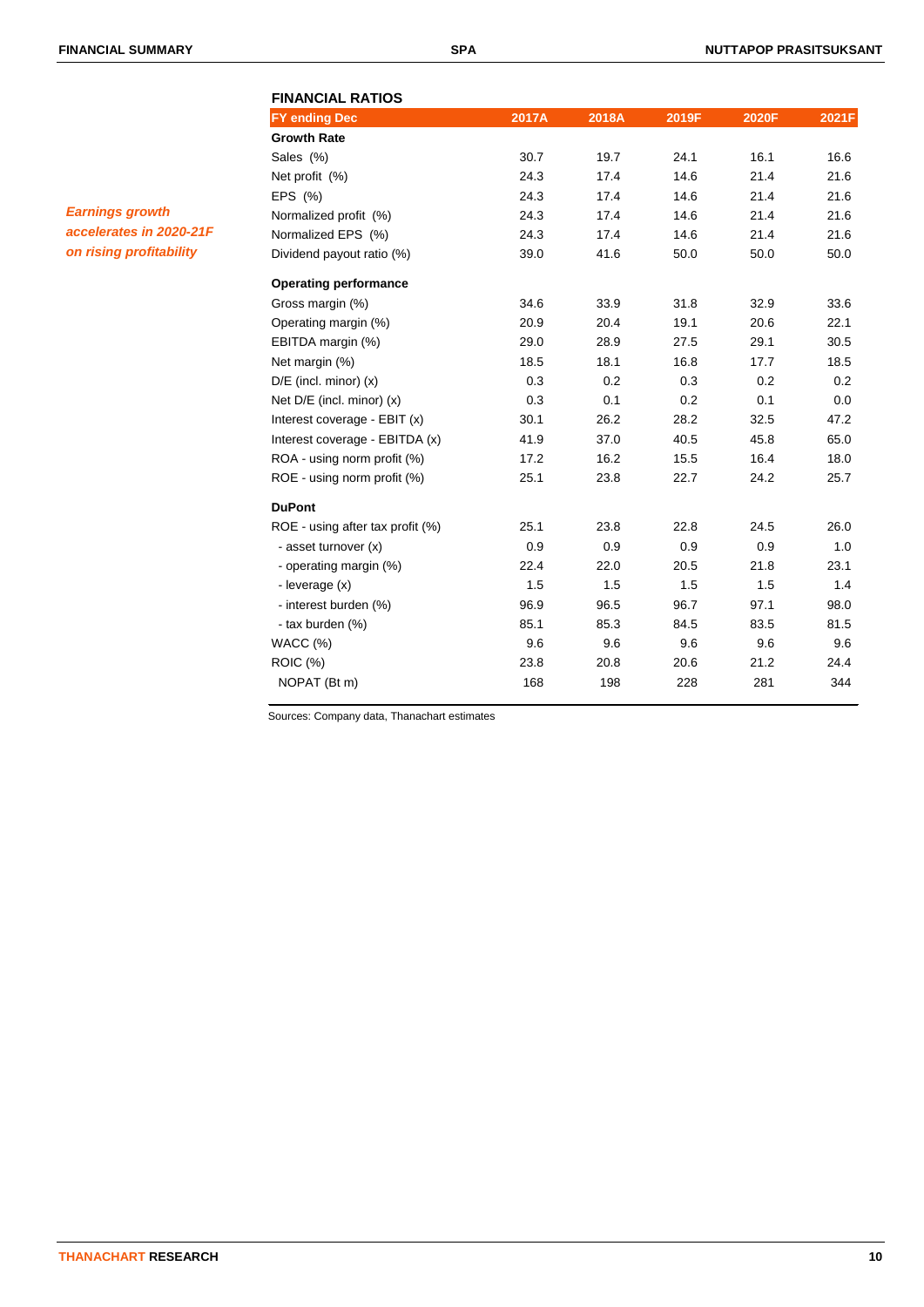### **General Disclaimers And Disclosures:**

This report is prepared and issued by Thanachart Securities Public Company Limited (TNS) as a resource only for clients of TNS, Thanachart Capital Public Company Limited (TCAP) and its group companies. Copyright © Thanachart Securities Public Company Limited. All rights reserved. The report may not be reproduced in whole or in part or delivered to other persons without our written consent.

This report is prepared by analysts who are employed by the research department of TNS. While the information is from sources believed to be reliable, neither the information nor the forecasts shall be taken as a representation or warranty for which TNS or TCAP or its group companies or any of their employees incur any responsibility. This report is provided to you for informational purposes only and it is not, and is not to be construed as, an offer or an invitation to make an offer to sell or buy any securities. Neither TNS, TCAP nor its group companies accept any liability whatsoever for any direct or consequential loss arising from any use of this report or its contents.

The information and opinions contained herein have been compiled or arrived at from sources believed reliable. However, TNS, TCAP and its group companies make no representation or warranty, express or implied, as to their accuracy or completeness. Expressions of opinion herein are subject to change without notice. The use of any information, forecasts and opinions contained in this report shall be at the sole discretion and risk of the user.

TNS, TCAP and its group companies perform and seek to perform business with companies covered in this report. TNS, TCAP, its group companies, their employees and directors may have positions and financial interest in securities mentioned in this report. TNS, TCAP or its group companies may from time to time perform investment banking or other services for, or solicit investment banking or other business from, any entity mentioned in this report. Therefore, investors should be aware of conflict of interest that may affect the objectivity of this report.

**Note:** Thanachart Securities Public Company Limited act as a Market Maker and Derivative Warrants Issuer. At present, TNS has issued 52 Derivative Warrants which are ADVA16C1911A, ADVA16C1912A, AMAT16C1911A, AOT16C1912A, BANP16C1912A, BCH16C2001A, BDMS16C1912A, CBG16C1912A, CBG16C2001A, CK16C1912A, CPAL16C1912A, CPAL16C2001A, EA16C1911A, GULF16C2001A, KBAN16C2001A, KTC16C1911A, MINT16C1911A, MTC16C1911A, PTG16C1911A, PTT16C1912A, PTTE16C1911A, RS16C2001A, SAWA16C2001A, SCB16C2001A, STEC16C1911A, STEC16C1911B, TISC16C2001A, TOP16C1911A, TRUE16C1912A, WHA16C1911A, AOT16C2001A, BEM16C2001A, BGRI16C2001A, BPP16C2001A, BTS16C2001A, CENT16C2001A, CKP16C2001A, COM716C2001A, CPF16C2001A, CPN16C2001A, DTAC16C2001A, EGCO16C2001A, GLOB16C2001A, INTU16C2001A, IVL16C2001A, KCE16C2001A, PTT16C2001A, PTTG16C2001A, RATC16C2001A, TASC16C2001A, TKN16C2001A, TOP16C2001A (underlying securities are ADVANC, AMATA, AOT, BANPU, BCH, BDMS, BEM, BGRIM, BPP, BTS, CBG, CENTEL, CK, CKP, COM7, CPALL, CPF, CPN, DTAC, EA, EGCO, GLOBAL, GULF, INTUCH, IVL, KBANK, KCE, KTC, MINT, MTC, PTG, PTT, PTTEP, PTTGC, RATCH, RS, SAWAD, SCB, STEC, TASCO, TISCO, TKN, TOP, WHA, TRUE). Since TNS covers those underlying securities in research report, consequently TNS incurs conflicts of interest. Moreover, Investors are advised to carefully review the details and information in the prospectus before making investment decisions.

**Note:** Our major shareholder **TCAP (Thanachart Capital Pcl)** which holding 100% of Thanachart Securities, TCAP has stake in THANI for more than 65% and being the major shareholder of THANI.

Thanachart Capital Public Company Limited **(TCAP),** Ratchthani Leasing Public Company Limited **(THANI),** MBK PUBLIC COMPANY LIMITED **(MBK)** and PATUM RICE MILL AND GRANARY PUBLIC COMPANY LIMTED **(PRG )** are related companies to Thanachart Securities Public Company Limited (TNS) . Since TNS covers those securities in research report, consequently TNS incurs conflicts of interest.

# **Recommendation Structure:**

Recommendations are based on absolute upside or downside, which is the difference between the target price and the current market price. If the upside is 10% or more, the recommendation is BUY. If the downside is 10% or more, the recommendation is SELL. For stocks where the upside or downside is less than 10%, the recommendation is HOLD. Unless otherwise specified, these recommendations are set with a 12-month horizon. Thus, it is possible that future price volatility may cause a temporary mismatch between upside/downside for a stock based on the market price and the formal recommendation.

For sectors, an "Overweight" sector weighting is used when we have BUYs on majority of the stocks under our coverage by market cap. "Underweight" is used when we have SELLs on majority of the stocks we cover by market cap. "Neutral" is used when there are relatively equal weightings of BUYs and SELLs.